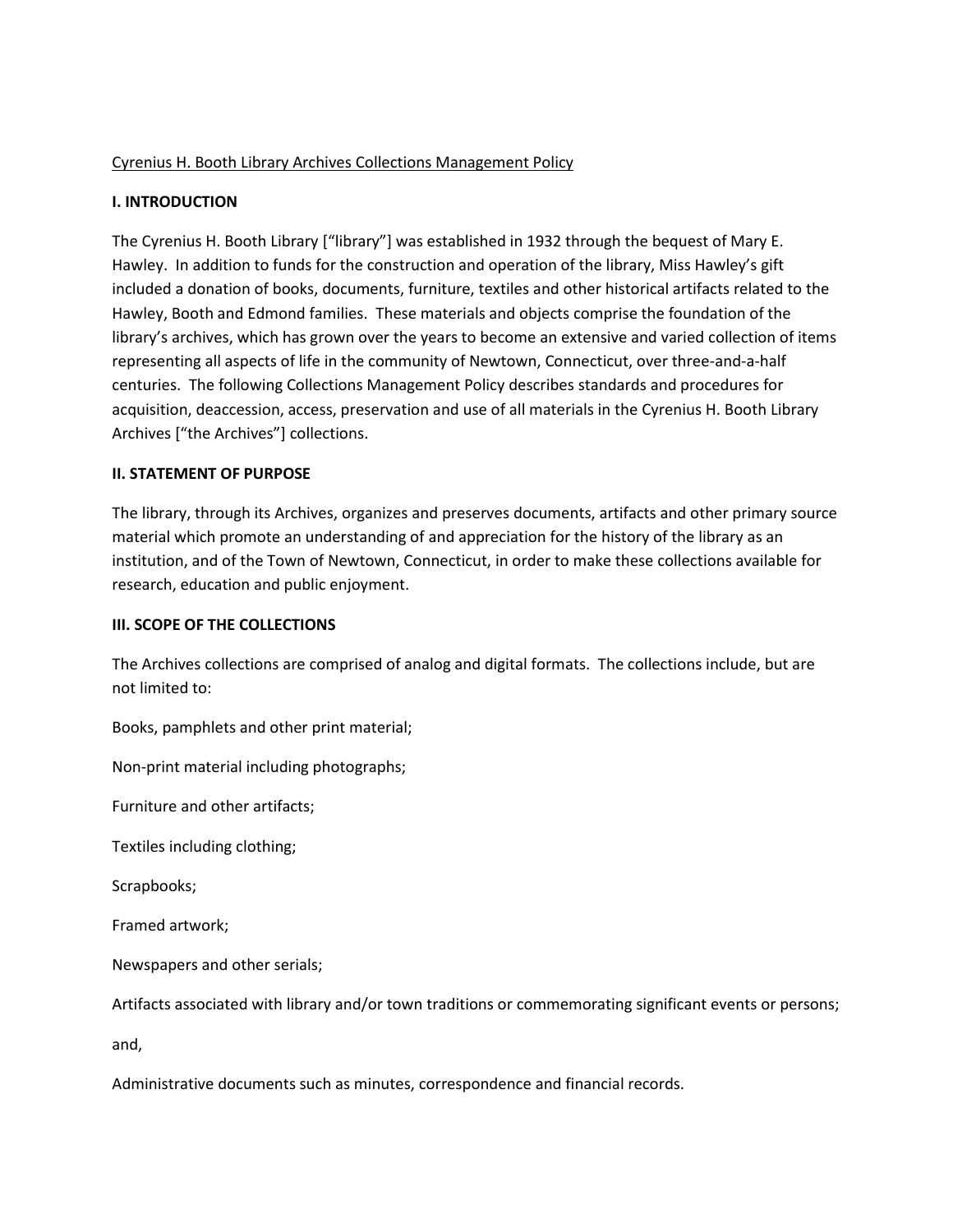### **IV. RESPONSIBILITIES**

The Board of Trustees and the Library Director have ultimate authority over and responsibility for the library, including its archival collections. Primary management authority ["the Authority"] of the Archives is invested in the Art and Historical Committee of the Board of Trustees, and in the Library Director, who oversees the daily implementation of this policy by the Head of Reference Services.

## **V. ARCHIVES ACQUISITION POLICY AND OBJECTIVES**

Development of the Archives collections will be guided by the Statement of Purpose (see Section II). Both analog and digital materials are eligible for acquisition.

## A. Materials Relevant for Acquisition

The library will acquire materials that have historically significant value for the library as an institution, and for the Town of Newtown, Connecticut. These materials may include: books, manuscripts, audiovisual materials, photographs, biofacts, artifacts, artwork, correspondence, and newspaper clippings. Any item selected for the Archives must undergo an assessment to determine whether or not it is appropriate for inclusion.

## B. Method of Acquisition

Gifts and Bequests: Gifts and bequests may be accepted for the Archives if they meet the criteria of this acquisition policy.

Exchange: Exchanges with other institutions may be made in accordance with collection objectives outlined in this policy.

# C. Selective Acquisition

Acquisition will be selective to prevent indiscriminate growth of collections. In addition to criteria outlined above in sections A and B, when making decisions regarding acquisition, the Authorities will consider the ability to provide adequate storage and preservation for materials, as well as the ability to make accessioned materials available for research, education and public enjoyment.

#### D. Declining Acquisitions

Items and artifacts not conforming to Materials Relevant for Acquisition outlined above in section A or meeting any Selective Acquisition criteria in section C above will not be acquired by the library. Wherever possible, the library will direct the owner of materials declined for acquisition to another institution, archives or public collection.

#### E. Library Discretion

The library will not accept any materials it has reason to believe were acquired by unethical or illegal means.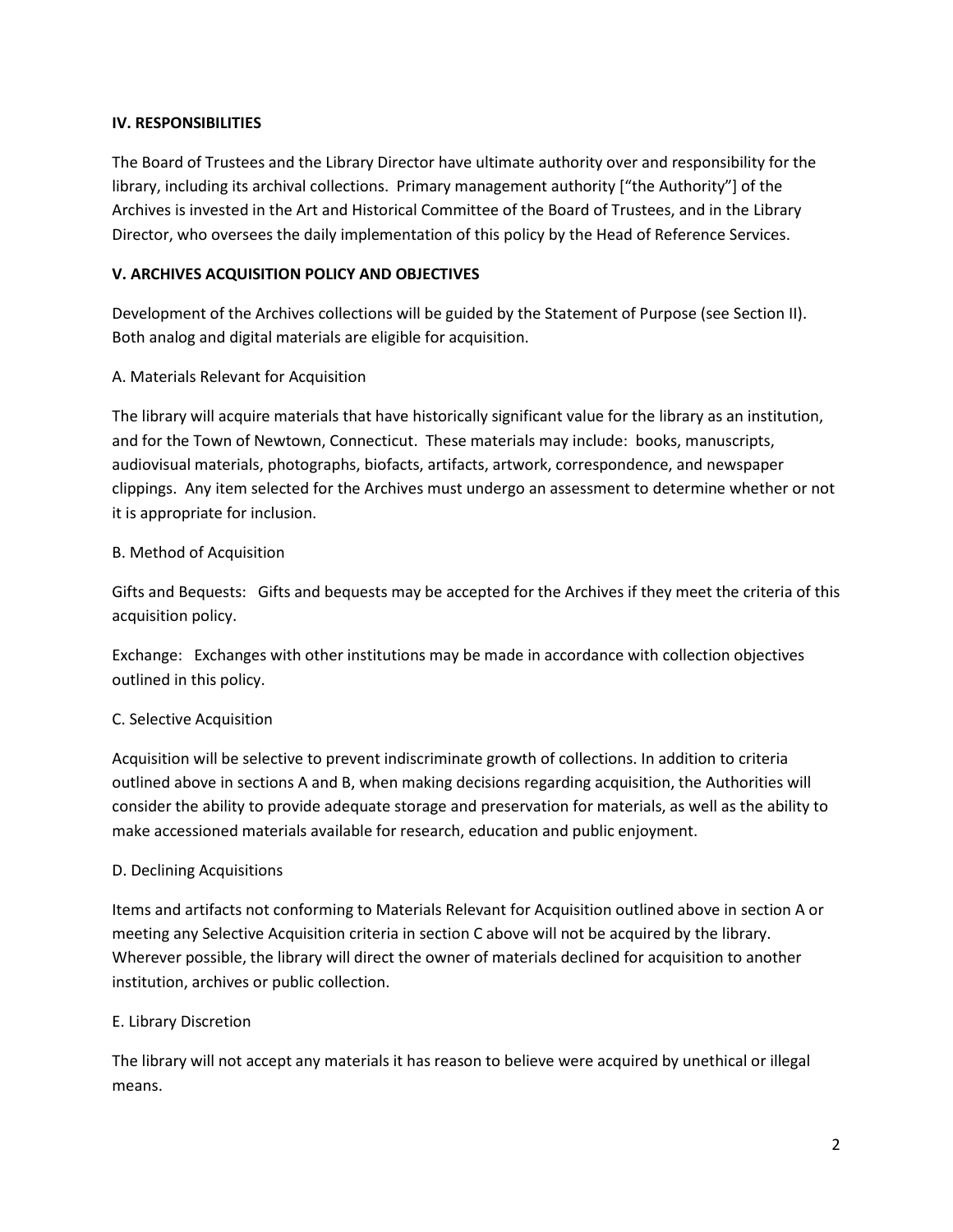## F. Acknowledgement

All gifts to the collection will be acknowledged by the Library Director in writing in accordance with the Library Gift Policy. The Library Director will provide the donor with a copy of the Gift Policy.

## G. Appraisals

The library will not provide appraisal services to donors or other interested parties.

## **VI. DEACCESSIONS**

Although one of the primary purposes of the Archives collections are to preserve and maintain objects for the long-term use and enjoyment of researchers and the general public, it is occasionally appropriate to deaccession items in order to refine and improve the collections. Due to constraints of budget, staff time and space, the ability of the library to adequately care for all of its collections while providing for future growth must be taken into consideration.

Deaccessioning may be considered when materials no longer contribute to the stated purpose and collection objectives of the library, when their retention violates the Collections Management Policy, or when they are in such seriously deteriorated condition that they have lost their research and education potential. An item proposed for disposal is considered on the basis of its documentation, attribution and provenance, condition, quality, research and education potential and restrictions of use. The presence of duplicate items in the collections will also be considered in making deaccession decisions.

#### A. Initiating Deaccession

A written deaccession proposal will be made to the Authorities. The proposal will include a statement of justification for recommending deaccession and the proposed method of disposal.

No object may be deaccessioned without the signature of the Library Director. The entire process will be documented and permanent records will be kept in the library.

#### B. Methods of Disposal

The method of disposal will be determined on a case-by-case basis and must be approved by the Library Director. Methods of disposal may include, but are not limited to: return of the item to the donor; trade or donation of the item to another institution; sale of the item; destruction of the item.

#### **VII. ACCESS**

The library is committed to making research materials available to users on equal terms of access. This is in accordance with the standard professional policy on access adopted by the Society of American Archivists and the American Library Association.

#### A. Physical Access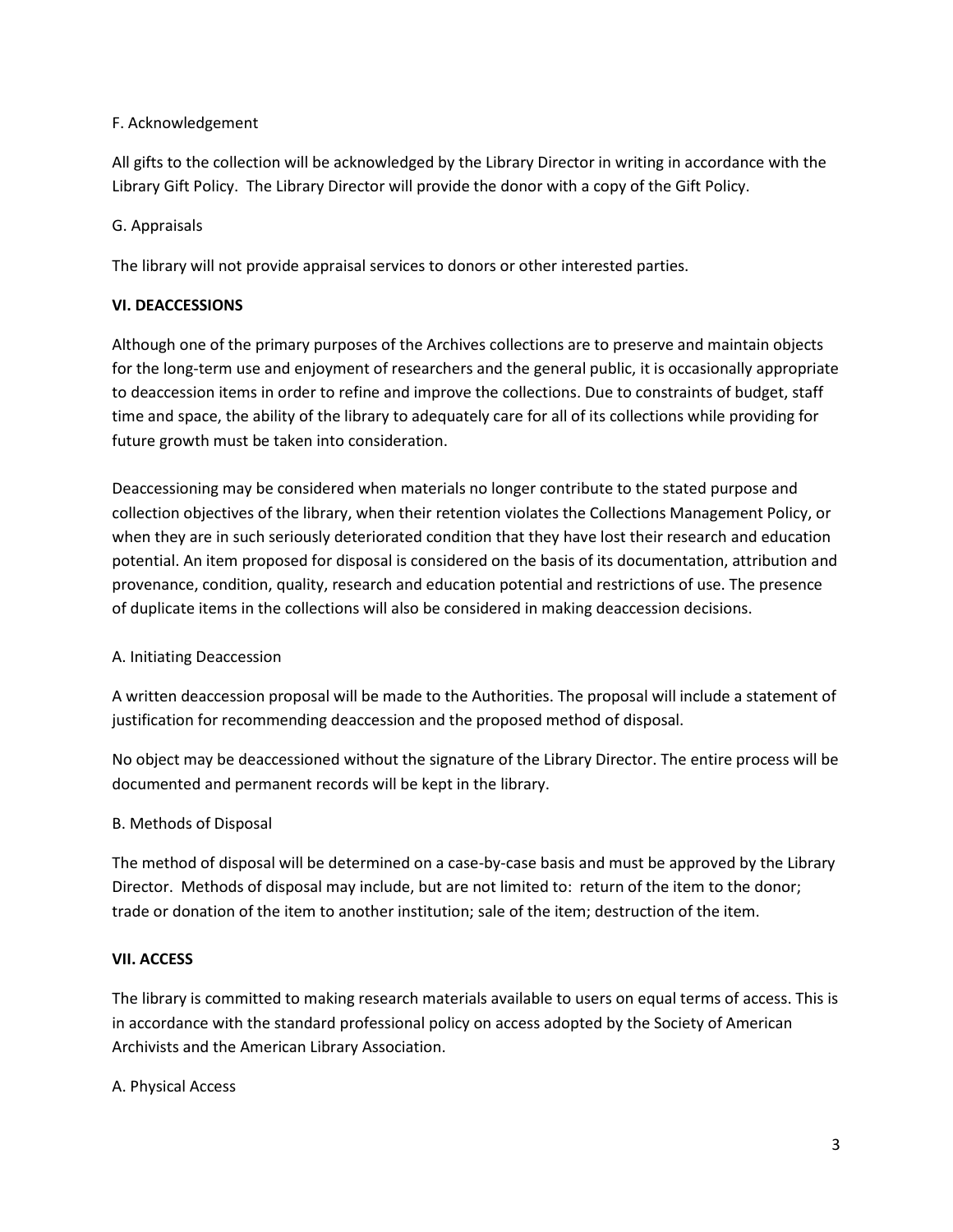The Archives collection will be open to researchers for reference use by special appointment.

The Reference Services Department staff will assist researchers in the use of catalogs and finding aids and retrieve items as requested.

The library reserves the right to restrict use of materials which are exceptionally fragile. Duplicates such as photocopies, typescripts, or digital surrogates may be supplied in place of original materials.

The library is under no obligation to facilitate access to the Archives collections for purposes that are inconsistent or in conflict with its commitment to preservation, education and public enjoyment.

# B. Collections Care

The library recognizes the need for adequate storage for all collections, based upon approved professional standards regarding temperature, light, and humidity levels. Every effort will be made to ensure that the conditions of storage, use, and exhibition are conducive to prolonging the life of Archives materials, consistent with the mission and institutional goals of the library.

# C. Insurance

The library building and contents are covered under the property coverage section of the library's insurance policy through the town of Newtown. The Authorities will schedule appraisals of the archival collections as needed to aid in the estimate of necessary coverage. Additions/deaccessions that affect value estimates will be reported as requested by the Library Board of Trustees. Should they warrant, specific items may be individually insured as determined by the Authorities

# D. Records and Documentation

The Library Director shall oversee the establishment and updating of any inventory, catalog or finding aid pertaining to the collections of the Archives. All records regarding the acquisition, accessioning and deaccessioning of archival materials will be maintained and retained according to the regulations of the State of Connecticut.

# E. Restrictions to Access

The library strives to promote broad use of all of its collections. Catalogs and other finding aids will be developed to ensure easy access to archival materials. In rare cases where information is deemed confidential by the staff, every effort will be made to extract or copy relevant non-confidential information from the document.

#### F. Loan Policy

The archival collections are non-circulating; materials are not loaned to individuals. Loans to other institutions are made as determined by the Authorities. Each loan request is judged on its own merits. Some objects in the collection are not available for loan, including those judged to be too fragile or uniquely integral to the archival collection.